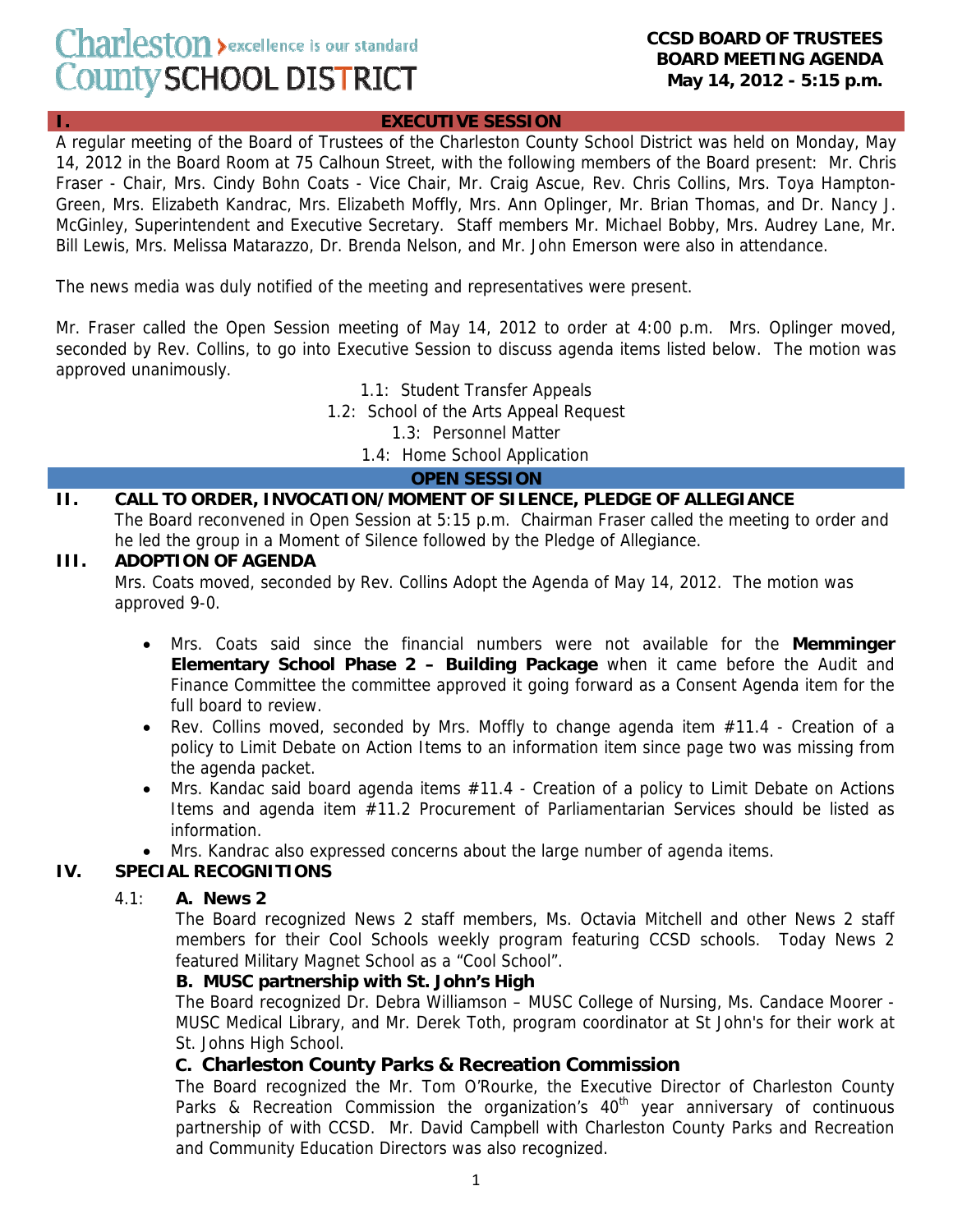# **D. Golf Check Presentation**

The Board recognized Dr. Ronald McWhirt - former CCSD Superintendent of Schools, Mrs. Tammy Cobb and Golf Tournament Sponsors—Mr. Mike Johnson of GCA, Mr. Mike Dunlap of Spartan, Mr. David Hague of SC School Plant Management, and Ms. Jeanette Altemose of Durham School Services.

The Board also recognized the following CCSD staff members for planning the Golf Tournament – Mr. Michael Bobby, Mrs. Drema Johnson, Mr. Curt Norman, Mr. Walter Campbell and Mr. Eric Cook.

A check in the amount of \$16,288.56 was presented to Dr. McGinley, Dr. Ron McWhirt, and Mrs. Tammy Cobb.

# **E. Superintendent's Cup Committee**

The Board recognized the Superintendent's Cup Committee members, Mrs. Kathy Lewis, Mrs. Julia Erickson, Mr. Bob Stevens, Mr. Dave Spurlock, and Ms. Shannon O'Brien.

# **V. SUPERINTENDENT'S REPORT**

- Dr. McGinley thanked everyone for honoring teachers and nurses last week during Teacher Appreciation Week and School Nurse Appreciation Week.
- Charleston County School of the Arts, Wando High, Garrett Academy of Technology, and Academic Magnet High School were congratulated for being rated by U.S. News and World Report as four of the best high schools in the country. Academic Magnet and School of the Arts both earned gold status. They continue to be ranked as the first and second best high schools in the state.
- On Friday, State Superintendent Dr. Zias visited Academic Magnet High, Military Magnet, Garrett Academy of Technology and James Island Charter High School.
- Last week middle school students took the PASS test. Dr. McGinley thanked teachers and employees for their efforts to make the week go smoothly. She also thanked parents who helped with getting students to school on time.
- Employee Retirement Banquet for retirees will be held tomorrow night. Dr. McGinley thanked all retirees for their hard work and support to the district.
- The State of the Schools Event will be held Thursday morning at School of the Arts. Dr. McGinley said she looked forward to seeing Board Members, principals, and key partners as the district unveils the next stage of the strategic plan Charleston Achieving Excellence: Vision 2016.
- Dr. McGinley offered her deepest condolences to the family of Stephanie Spencer, the seventh grade student at Zucker that passed away this morning at MUSC where she was hospitalized a week earlier. The district's crisis team has been at Zucker Middle and will continue to be on hand to work with students and staff in the coming days.

At this time, Mrs. Kandrac reminded staff that she requested information on March  $26<sup>th</sup>$  and April 23<sup>rd</sup> regarding a traffic mishap involving a senior staff member. While she received a receipt covering vehicle damages, she requested the accident report on April  $25<sup>th</sup>$ . She also asked if the employee involved in the accident was tested for alcohol. Dr. McGinley said she was certain that she had responded to Mrs. Kandrac's request earlier. She confirmed that there was an accident and the cost for damages was covered by the individual. In regards to the alcohol test, Dr. McGinley said whenever there is suspicion, staff members are tested. Mrs. Kandrac mentioned the district's policy and suggested the invoice that was provided "looked suspicious". Dr. McGinley said a police report could be requested.

# **VI. VISITORS, PUBLIC COMMUNICATIONS**

- **1.** Mr. Timothy McDaniel, whose son is a special needs student at Belle Hall Elementary expressed concerns about the middle school program his child is assigned to. He suggested Cario was a better choice for his child. Dr. McGinley referred Mr. McDaniel to Dr. Lisa Herring.
- **2.** Mr. Jonathan Shumpert, a Buist Academy parent, expressed concerns regarding the magnet school transportation fee proposal. He said the return is greater for Buist and Academic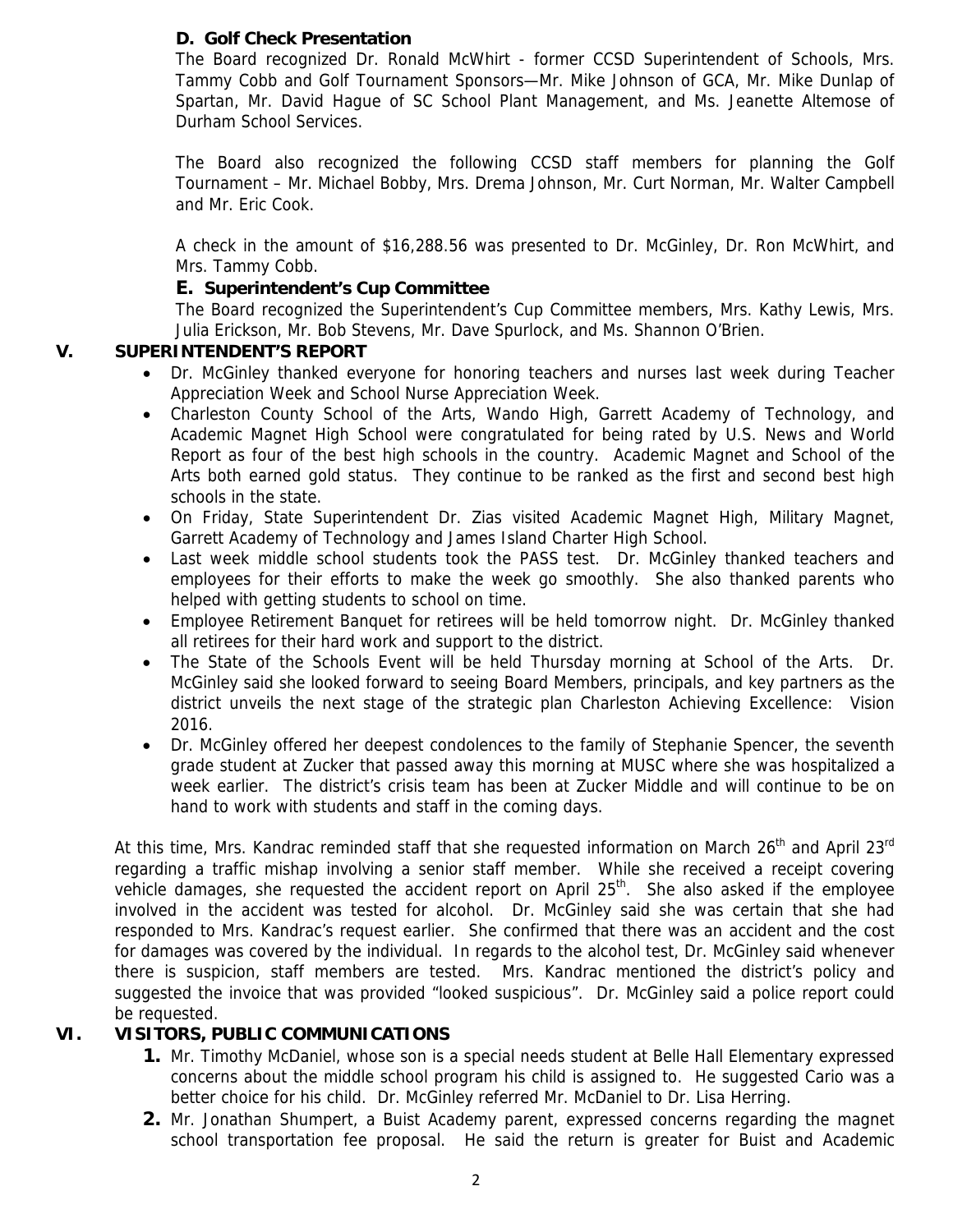Magnet than other public schools.

- **3.** Mr. Mike Campbell addressed the board regarding agenda item 11.1 Adoption of the Vision 2016 Recommendation. He thanked board members for placing item on the agenda and asked the board to continue community engagement and adopt the Vision 2016 recommendations.
- **4.** Ms. Claire Curtis, a Buist parent, addressed the board regarding the magnet school transportation fee. She said \$500 was too much for a family with two children and some parents would probably consider pulling their kids from the bus system. Therefore, buses would be half empty and the fee income anticipated by staff would be reduced. Also she said the expectations for bus service would go up if a fee is charged. She said the current bus system was the most efficient and green way to transport magnet students.
- **5.** Mr. Matt Compton addressed the board regarding magnet school fees. He said the recommendation didn't take into consideration the history of why magnet schools were established. If he had to pay a fee, he would expect to have his child picked up at his front door instead of three miles away. Mr. Conklin suggested the district consider centralized bus stops for non-magnet students instead of charging magnet students a fee.
- **6.** Mr. Scott Argraves addressed the board regarding magnet school transportation fees. He said the cost for funding all magnet school transportation should be equal across the district.
- **7.** Mr. Henry Copeland commented on magnet transportation fees. Then he expressed concerns about discrepancies or inaccuracies of information presented at the May 7th board workshop regarding out-of county-residents at Academic Magnet High and School of the Arts. He said a report last October listed 31; last week's report said there were 4. She also said a report said there were 145 out-of-county students. He suggested there are over 1,000 out of county students. He asked Dr. McGinley to explain why staff provided inaccurate information to the board.
- **8.** Ms. Raquel Smith presented petitions regarding the band director that was dismissed from Garrett Academy. Mrs. Coats suggested limited details since the Board hears the appeal of teachers dismissed.
- **9.** Ms. Marcia James addressed the board about the dismissal of the band director at Garrett Academy.
- **10.**Mr. Laurence Martin expressed concerns about the recommendation for magnet schools transportation fee. He has two students in magnet schools and it would be a financial burden to have to pay a fee. He urged the board to reconsider.

# **VII. APPROVAL OF MINUTES/EXECUTIVE SESSION AGENDA ITEMS**

 **7.1: Open Session Minutes of April 23, 2012 and Special Called Meeting of May 7, 2012**  Mrs. Oplinger moved, seconded by Mrs. Kandrac, approval of the Open Session Minutes of April 23, 2012. The minutes were approved 9-0.

Mrs. Oplinger moved, seconded by Mrs. Coats approval of the Special Called Meeting of May 7, 2012 with revisions listed below. The motion was approved 7-1-0 (Mrs. Green abstained and Mr. Thomas left the room. Therefore, he did not vote on this item). Mr. Thomas returned shortly thereafter.

# **7.2: Motions of Executive Session of May 14, 2012**

# **1.1: Student Transfer Appeals –**

The Board approved students transfer appeals as follows. The motion was approved 9-0.

- The Board approved student transfer appeals X, Y, AA, BB, CC, DD, FF, GG, LL, NN, SS, TT, UU, VV, YY, ZZ, AAA, BBB, DDD, GGG, HHH, LLL, MMM, NNN, RRR, TTT, UUU, VVV, XXX, YYY, AAAA, BBBB, CCCC, QQQ;
- The board denied student transfer appeals A, B, C, D, E, F, JJ, MM, OO, PP, QQ, RR, WW, XX, CCC, EEE, FFF, III, KKK due to capacity;
- The Board did not take any action on student transfer appeal G;
- The Board deferred action on student transfer appeal HH;
- The board approved the following student transfer appeals for school other than what was requested H to James Island Elementary, I to Oakland Elementary, K, L, M, and N to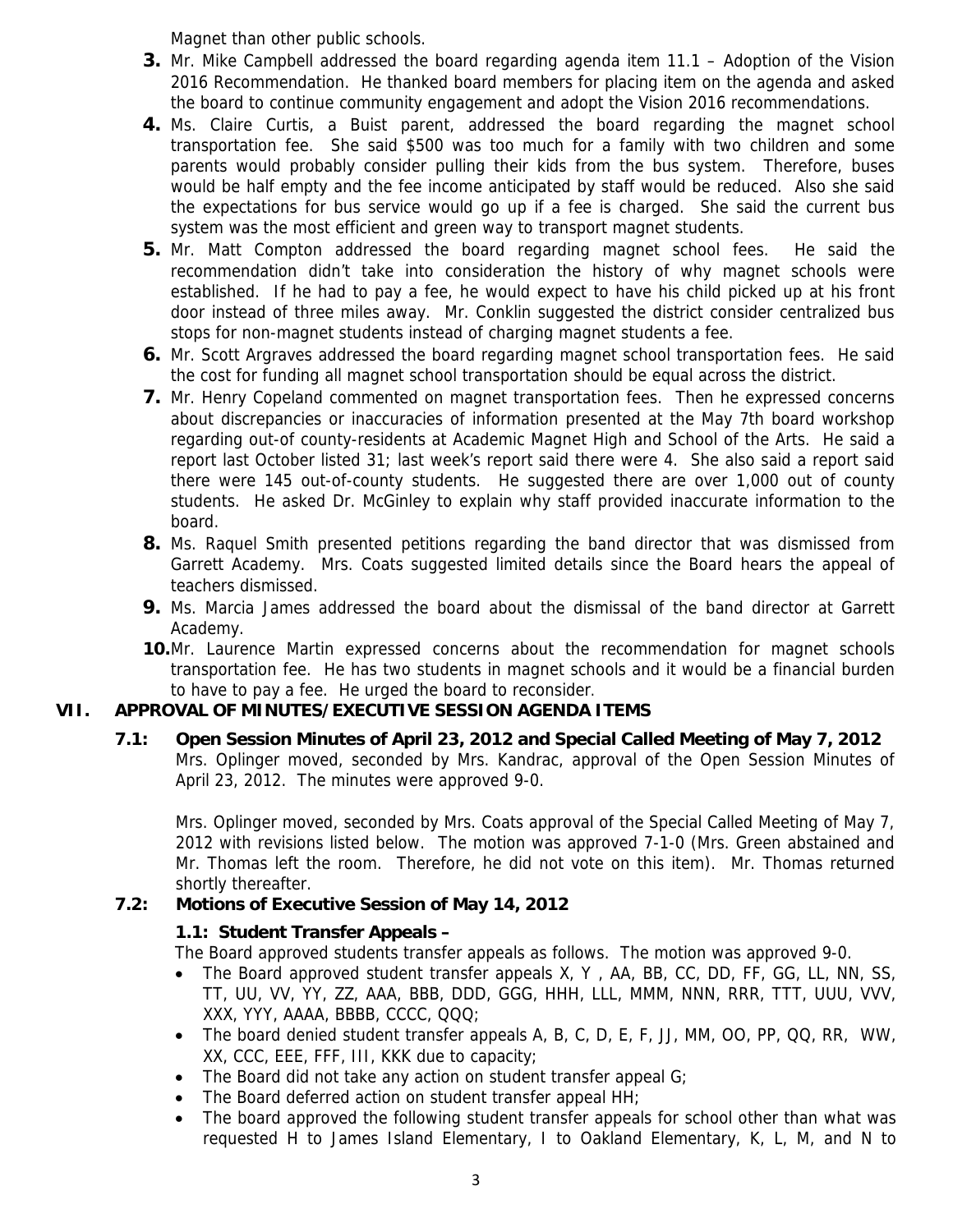Murray LaSaine, O to St Andrews Middle, P to Oakland Elementary, Q – Oakland, R, S, T, U, V, W, and Z to Murray LaSaine, KK to Laing Middle, OOO to Murray LaSaine, SSS Murray LaSaine, WWW to Whitesides, ZZZ to St. Andrews Middle, JJJ to Laing Middle, EE TO West Ashley High

# **1.2: School of the Arts Appeal Request**

The board voted on three separate motions:

- 1. The Board approved a motion to receive the School of the Arts Appeal Request in writing only. The motion was approved 5-4 (Coats, Fraser, Green and Oplinger opposed).
- 2. The motion denying the School of the Arts Appeal Request failed 5-4 (Ascue, Collins, Moffly, Kandrac, and Thomas opposed).
- 3. The motion to hear the appeal failed 5-4 (Ascue, Coats, Fraser, Green and Oplinger opposed).

# **1.3: Personnel Matters**

The Board received information on Personnel Matters in Executive Session. No action was taken.

# **1.4: Home School Application**

The Board approved a Home School Application. The vote was 9-0.

- **7.3: Financial Minutes of April 23, 2012 and Special Called Meeting of May 7, 2012** 
	- Mr. Ascue moved, seconded by Rev. Collins, approval of the Financial Minutes of April 23, 2012 and Special Called Meeting of May 7, 2012. The motion was approved 7-1-1 (Green abstained, Kandrac opposed).
	- Mrs. Kandrac said some amounts included in the notes were not included in the agenda item for Memminger. Mrs. Coats said the environmental and legal information were not provided when that item came before the Audit and Finance Committee. However, when the item came before the board on April  $23<sup>rd</sup>$  there should have been amounts. Also, in response to Mrs. Kandrac's comment that she had not received the Audit & Finance minutes for April or May, Mrs. Coats said the minutes for one meeting was sent earlier and Mrs. Kandrac was on the phone during the Audit and Finance Committee meeting when they discussed why the other minutes was being held.
	- Mrs. Moffly suggested revising the board minutes because some information was received after-the-fact. Then she asked what the board was approving at this time. Then said she would have asked the buyer to pay some expenses if she was selling the property. Mr. Bobby said that information was provided at the Audit and Finance Committee meeting. Some items were asked about during the Audit and Finance meeting and staff provided information on the work they were asked to do. The only action taken is the process of putting together a transaction. Whether that transaction is complete or not, the work is between the two parties. Staff will bring a package for sale when all of it comes together. Cost will be determined at a later time. Mrs. Moffly said it was unusual to have a level one environmental study at a school site; not like it's a gas station.
	- Mrs. Coats said in the Financial Minutes there is no fiscal year impact for the Textbook item. However, the board minutes say "to be determined". Mrs. Dopierela said the states provides textbooks, However, if there are ancillary materials for the book, those would come before the board for approval.

# **VIII.** • **CAE UPDATE**

# **8.1:** • **School Improvement Grant (SIG) Update – Mr. Lou Martin**

- A summary of the School Improvement Grant (SIG) was distributed. According to Mr. Louis Martin, the summary includes all components of the grant. He introduced the School Improvement Grant staff members who presented additional information on use of IPad by teachers and students.
- Mrs. Kandrac asked if anyone read the article in the Washington Post about the use of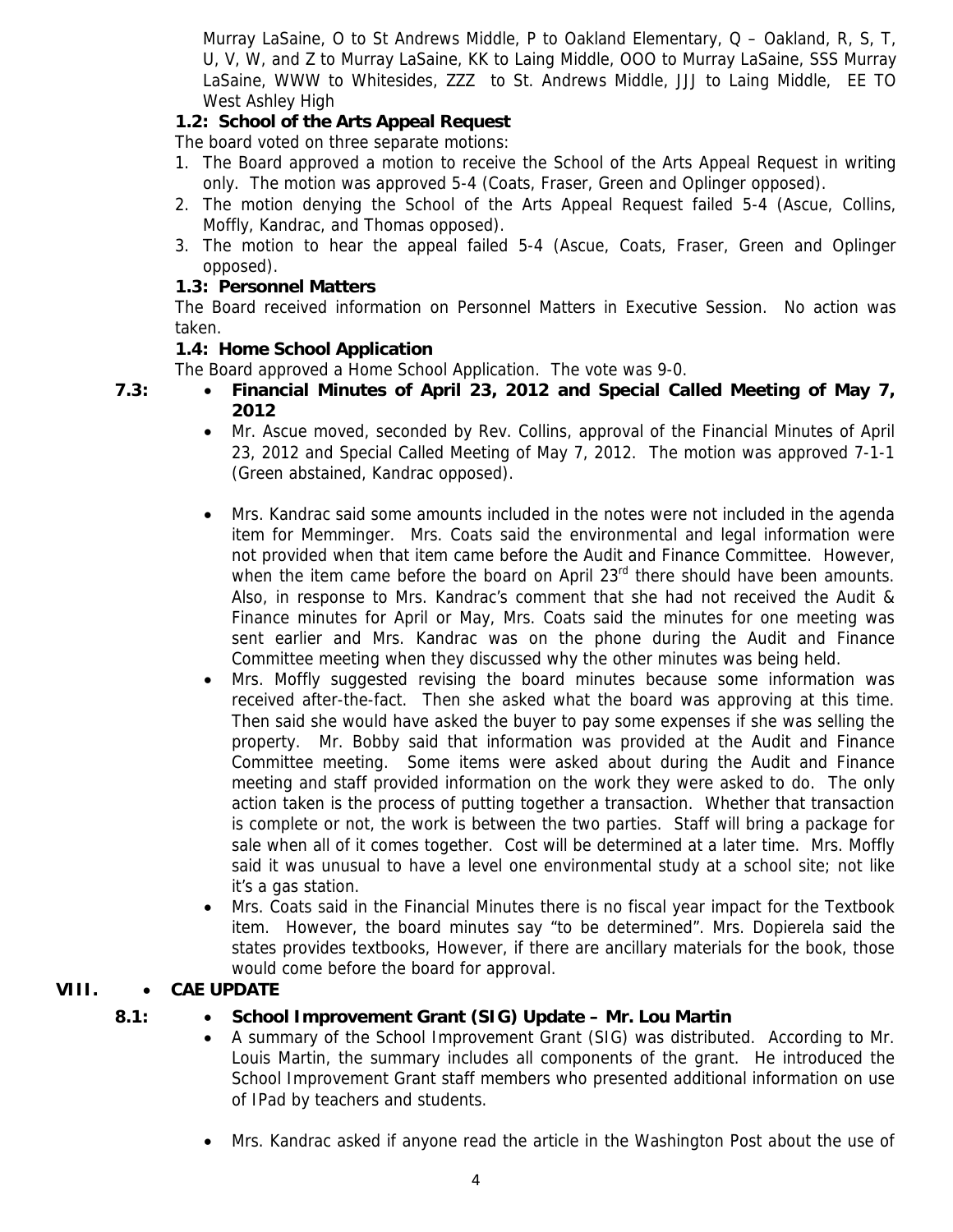IPads in Schools. She said the article said IPads weren't recommended for younger students. Mr. Fraser said new applications for IPads have been developed within the last two years.

• Mrs. Coats asked about Gregg Mathis' involvement with the SIG grant. Mr. Martin said Greg Mathis Charter School is creating their own program which is separate from other CCSD schools. At St. Johns High, Stall High and Burke High, all students and teachers have been issued IPads. Mrs. Coats asked about attrition.Mr. Martin said it would be best to bring that information later at end of school year.

# **IX. MANAGEMENT REPORT(S)**

# **X. COMMITTEE REPORT(S)**

#### **10.1: Audit & Finance Committee**

#### **A. Master Technology Plan 2012-2015 (J. McCarron/J. Lowe)**

Mrs. Coats moved, seconded by Mrs. Oplinger, to adopt of the Master Technology Plan for 2012-2015, with no expenditures. The motion was approved 9-0.

Mr. John McCarron said this Master Plan is a three year plan reviewed on an annual basis. He said the draft was sent to the board in November as a Board Update. Mr. McCarron also said July  $1<sup>st</sup>$  was the deadline. Mr. John Lowe added that the plan has to be at state department to go live on July 1<sup>st</sup>.

Mrs. Kandrac asked about changes since previous plan district was approved. Mr. John McCarron said significant changes were made since a lot has changed since then. He offered to bring information to a future board workshop that breaks down all five dimensions. Mrs. Kandrac commented that no budget workshop is scheduled and first reading is soon. Mr. McCarron asked the board approve the Master Technology Plan for 2012-12 and allow staff to make revisions at a later date.

Rev. Collins asked why the information wasn't provided earlier. Mrs. Coats said information was placed on the U-Drive for board members. Then Rev. Collins said he is uncertain about the amount to be spent. Mr. Bobby said Fixed Cost of Ownership had already been approved and the adoption of the budget would also include some things in the plan. Also, E-Rate was approved by the board earlier. Funding for most of the plan has already been approved.

Mrs. Moffly said this was a lot of information and many things are included in the plan. Mr. John McCarron said some things had already been approved by the board like the existing IPad pilot. Mrs. Moffly asked about an electronic system with a vendor which she said was buried in the plan. In the future staff will bring a plan to the board to expand the pilot program. Mrs. Moffly suggested implementing an electronic system with a vendor to cross communicate all the information the district has. If funds are spent for an electronic system it should be a package that includes registration system, personnel, student applications, the waiting list and other things. Mrs. Coats said it is an integration of the previously approved online application system.

Mr. Fraser asked if approving meant the board was not obligated to spending money. The request is for approval of the framework, not authorization of spending of money at this time. Mr. McCarron confirmed. In response to Mrs. Kandrac, Mr. McCarron briefed her of earlier changes and enhancements recommended by the board.

#### **B. Contract Award - Garrett Academy of Technology (B. Lewis)**

Mrs. Coats moved, seconded by Mr. Ascue, approval of the recommendation to award the contract for Garrett Academy of Technology Roof Repairs to Team Roofing. The amount is \$102,375 and the funding source is Garrett Academy of Technology funds available from the Fixed Cost of Ownership FY11 HVAC project. The motion was approved 9-0.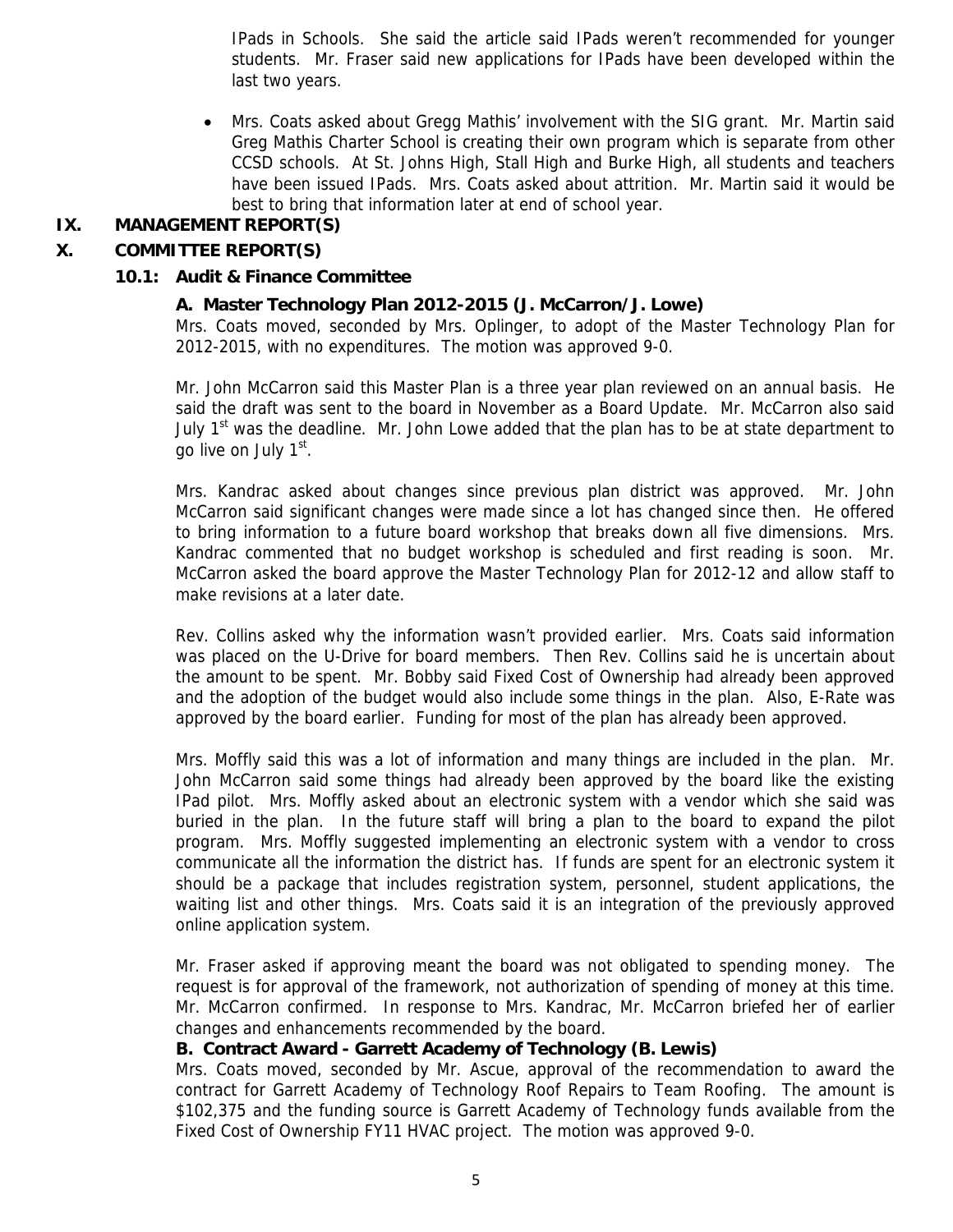Mrs. Moffly asked about age of the roof and cost for repairs. Mrs. Coats said the information was included in the handout. Mr. Eric Cook, Maintenance Officer, said the cost is for perimeter repairs on edging of the roof. For the most part, the roof is in good shape. Rev. Collins asked if the roof was repaired two years ago. Mr. Cook said some modifications were done; however, no major repairs were done. Rev. Collins asked about a request made earlier for roof repairs. Mr. Bobby said this was not part of the original air conditioning project. He said Mr. Cook's team assessed and determined it was the best method at this time. A Replacement would cost far more. Rev. Collins asked if the whole roof was being repaired. Mr. Cook said it wasn't.

Mr. Moffly asked about information on square footage for Garrett Academy and Clark Academy. Mr. Cook said he was not prepared to provide the information. Mr. Lewis shared details and said the two roofs were different. Clark Academy's roof was "shot" and a different scope of work. Mrs. Kandrac complimented Mr. Cook for doing a good job and asked why his name was not listed on the board agenda documents. Mr. Thomas asked about the bid process. Mr. Cook said there were nine bidders then she read from earlier notes about repairs for Garrett and said Rev. Collins made motion for the earlier HVAC repairs to save funds for this project.

#### **C. Contract Award - Septima Clark (B. Lewis)**

Mrs. Coats moved, seconded by Mrs. Oplinger, approval of the recommendation to award the contract for Septima Clark Corporate Academy – Roof Replacement to Keating Roofing. The amount is \$269,150.00. This project will be funded with Capital Funds. The motion was approved 9-0.

#### **D. St. Andrews School of Math & Science Temporary Relocation to Oakland Elementary School Site (B. Lewis)**

Mrs. Coats moved, seconded by Mrs. Oplinger, approval of the bid award recommendation to Metro Contracting for St. Andrews School of Math & Science Temporary Relocation to the Old Oakland Elementary School Site (Solicitation 12-SMG-B-003) in the amount of \$841,841.00. The funding source is the one (1) cent sales tax revenues. The motion was approved 9-0.

Mrs. Moffly said she could not support spending this amount for a temporary space. She asked how long the facility was vacant. Mr. Lewis said no students have been there for a while. However, staff members have been working at Oakland Elementary. The recommendation is for sidewalk utilities--ancillary work to get campus ready for swing space. The mobiles are already in place. The building is in good shape. Mrs. Moffly said she still wasn't sure what money would be spent for. Mr. Lewis said moving 14 trailers, sidewalks, canopies, IT work and other ancillary work had to be done to move the school mid-June. Mrs. Moffly said board minutes mentioned are not highlighted. Mrs. Coats referred Mrs. Moffly to page 14. Mr. Lewis said St. Andrews School of Math and Science is a school in wave two and is being done the same as Harborview Elementary.

Rev. Collins inquired about the future of the Oakland property when it becomes vacant again. Mr. Lewis said plan is to demolish it and turn the area into a park for Oakland Elementary, same as Harborview Elementary.

Mr. Ascue asked average cost to prepare schools used for swing space. Mr. Lewis said it varies from school to school. While nothing was done to prepare Harborview Elementary, it's not same for Oakland Elementary. Mrs. Moffly asked if there was a similar space that could be used to avoid this cost. Mr. Lewis said there wasn't. Oakland Elementary was built earlier to allow the old Oakland facility to be used as swing space for St. Andrews School of Math and Science (SASMS). Mrs. Moffly asked if district had trailers. Mr. Lewis said the district didn't have any in the inventory. Because of the code changes, the cost to get it up to code, trailers are leased because it is too costly to repair old trailers. Mrs. Moffly asked is for site work, not lease cost. Mr. Lewis said he didn't have cost with him. Mr. Lewis said the cost in question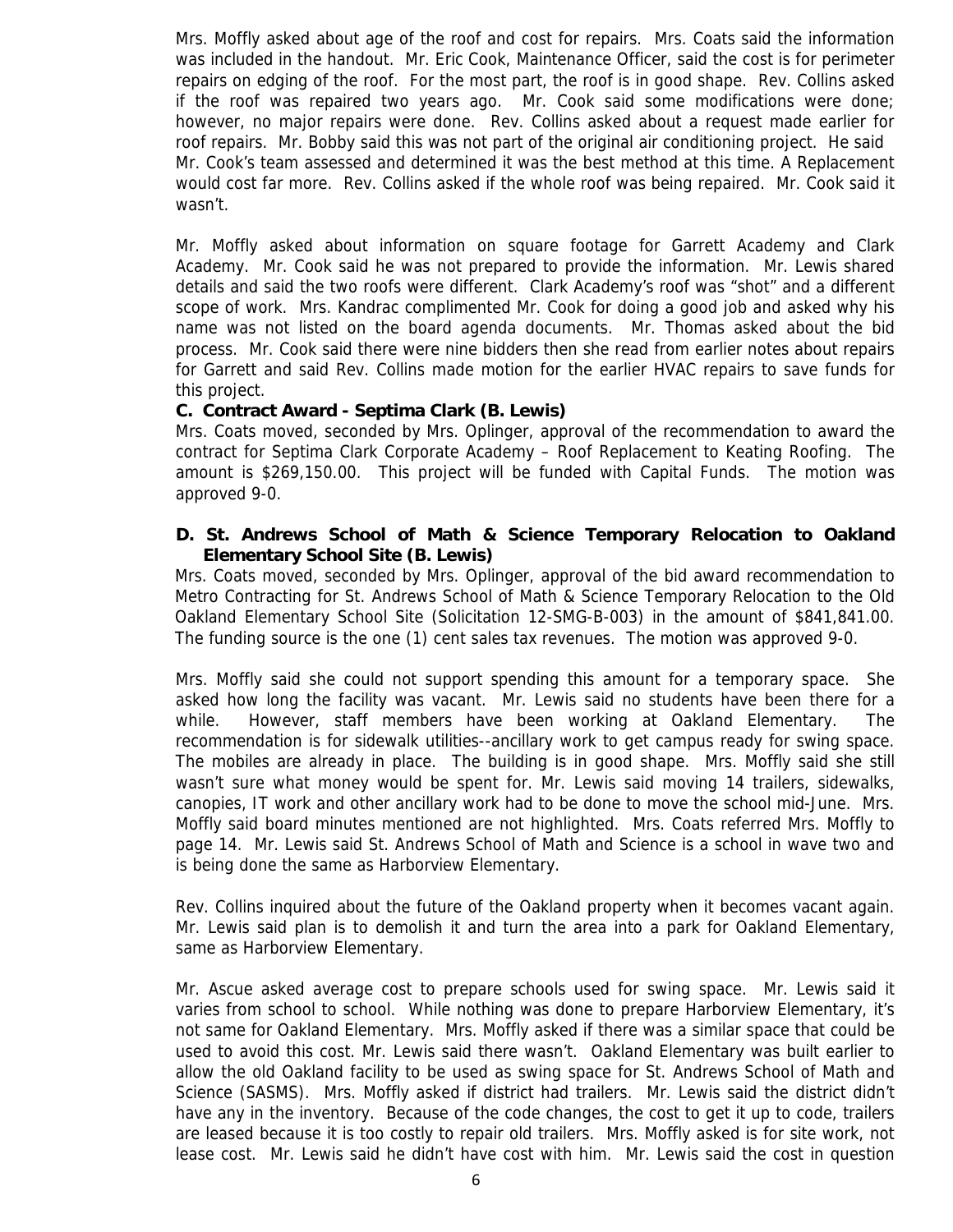was not for trailers. Dr. McGinley referred to Brentwood campus and its mobile units. She said it's a lot of work and cost to get them ready. Mr. Lewis said it cost \$3.1 Million was spent on swing space for the Charter School for Math and Science 500 students. Mr. Fraser said this is consistent with what was spent for Buist Academy. Mrs. Coats said bids were solicited from five companies and this is the lowest bid. She said the cost was staggering and \$700,000 was spent for Ron McNair. Mr. Thomas asked if staff looked at all options before deciding to spend this \$840,000 for a temporary site. Mr. Lewis said confirmed.

Rev. Collins asked total cost. Mrs. Coats referred Rev. Collins to the cost in the board packet on page 14--\$33 million. Mr. Lewis said he would be willing to provide all costs—renovations of the Oakland building and leasing if needed. Rev. Collins asked why so much was being spent on a building that would be demolished. Mr. Lewis said it had nothing to do with the building. Rev. Collins asked how the cost could be recouped when the building was demolished. Mr. Lewis said the district will have a surplus of trailers in three years, so it was best to least now. He said it's a key consideration. St. Andrews School of Math and Science was in far more need to be replaced than Oakland. Since SASMS had no place to go, Oakland was built first since they had more land. The new building was built behind the old school. Mrs. Moffly asked if couldn't do same at SASMS. Mr. Lewis said no land is far too small

#### **E. Easement on Mary Ford Property (B. Lewis)**

Mrs. Coats moved, seconded by Mrs. Green, approval of the recommendation authorizing the Superintendent to approve the recommended drainage easement and Memorandum of Understanding requested by the City of North Charleston on the Mary Ford Elementary Campus. There is no capital or operating costs to CCSD for this easement. The motion was approved 9-0.

Rev. Collins asked Mr. Lewis if he was working with the city on this project. Mr. Lewis said when Mr. Troy Williams left, he agreed to work on this project. Rev. Collins asked if the project was a big ditch. Mr. Lewis said it was a big drainage ditch to avoid backup if there was a big storm. He described the area to say where the ditch would be built. Rev. Collins asked about safety after hours. Mr. Lewis said there was a fence and woodland. Rev. Collins asked if City could add pipe for safety purposes to save lives. Mr. Lewis said he could ask. But during hurricane, it could choke water and back it up. Mr. Lewis said project similar to one at Jennie Moore. Mr. Lewis said he would take concerns back to city to get answers to bring to the board.

#### **F. Memminger Elementary School Phase 2 – Building Package**

Mrs. Oplinger moved, seconded by Mrs. Green, approval of the contract award recommendation for Memminger Elementary School (Solicitation #12-SMG-B-002) to Hitt Contracting for the base bid, in the amount of \$14,950,000.00. The motion was approved 8-1 (Kandrac opposed).

Rev. Collins asked who was on the Technical Evaluation Board. Mr. Lewis said Rick Holt chaired, architect, Construction Managers. The recommended list with contractors is in the packet provided. Rev. Collins asked if same group serves for all projects. Mr. Lewis said they differ from project to project. Rev. Collins asked Mr. Lewis to identify the selection authority. Mr. Lewis said Dr. McGinley. Rev. Collins jokingly said "so she is a construction authority now". Rev. Collins said he wasn't sure he agreed with the selection process and would be interested in discussing this matter further in the near future.

#### **G. Increase in Lunch Price for 2012-2013 School Year**

Mrs. Coats moved, seconded by Rev. Collins to Increase in Lunch Price for 2012-2013 school year. The amount would increase from \$2.05 to \$2.15. The vote was 8-1 (Kandrac opposed).

Mrs. Coats said Rev. Collins told her at the last meeting that the board needed to vote to increase the lunch price by 10 cents and he was right. Mr. Bobby pulled her aside after the meeting and said Rev. Collins was correct.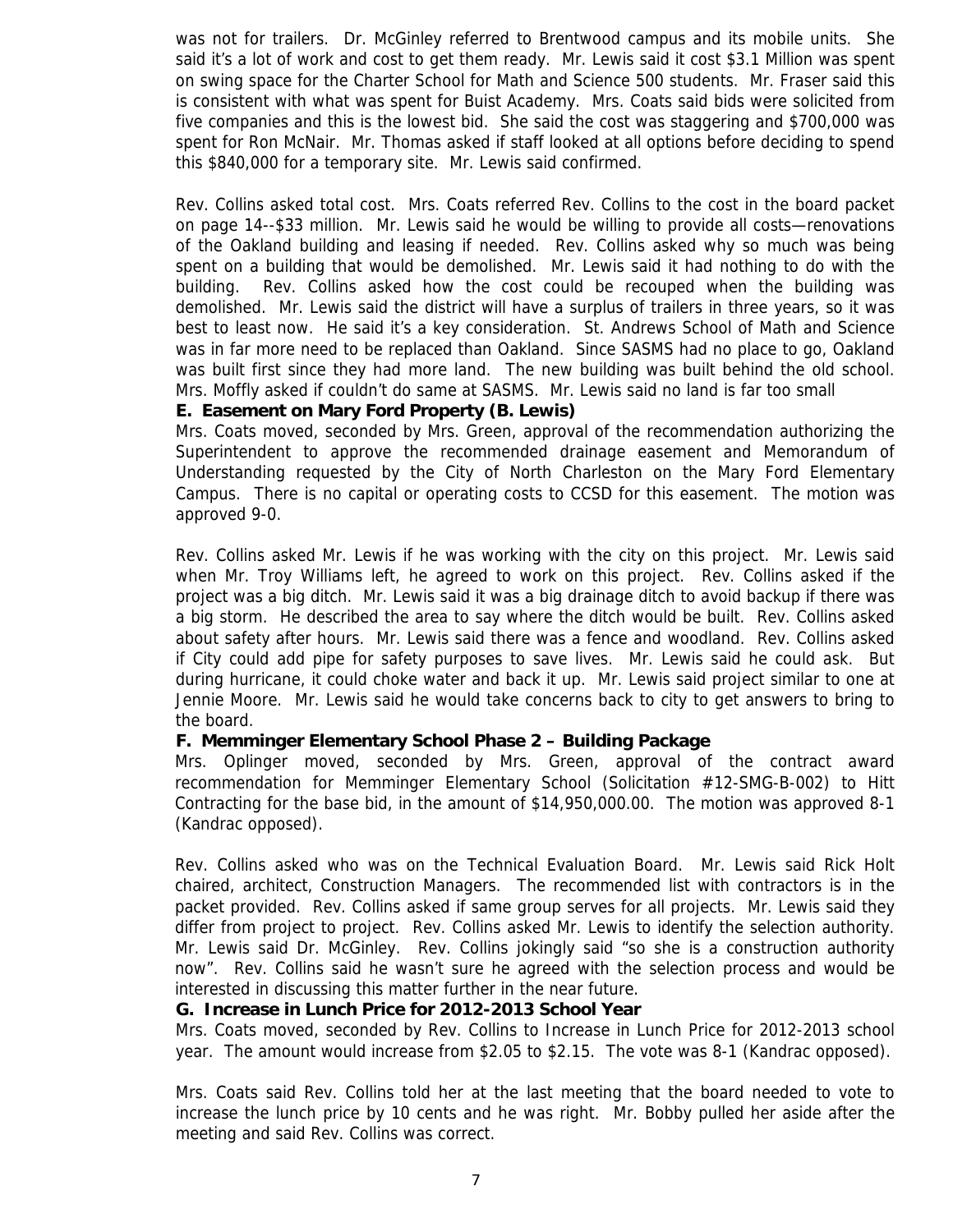At 7:31 p.m. Mrs. Moffly requested a break. Since there were no objections, the board took a break and reconvened at 7:38 p.m.

#### **10.2: Policy Committee**

#### **A. HAC Committee Recommendation**

Mrs. Moffly moved, seconded by Rev. Collins approval of Mr. Frederic R. Boockfor (community) and Mr. Paul Garnet (Health Position) to serve on the Health Advisory Committee (HAC). The motion was failed 5-4 (Ascue, Coats, Fraser, Green, and Oplinger opposed).

Mrs. Moffly spoke of attrition of members on HAC. She asked that a community member and health official be voted on. She said a teacher position would be forthcoming since Spurlock suggested a certified teacher.

Mrs. Coats asked if the Policy Committee brought the recommendation forward. Rev. Collins said no. Mrs. Coats asked if other recommendations could be made from the list. Then, Mrs. Coats moved, seconded by Mrs. Oplinger, approval of the appointment of Ms. Janet Segal and Dr. Louis Weinstein. The vote was approved 6-3 (Collins, Moffly and Kandrac opposed).

Mrs. Moffly objected recommendation of Ms. Janet Seigel because of a conflict--Mrs. Moffly said the two names recommended were not listed on the agenda. Mrs. Kandrac called for a point of order and said she would defer to Mrs. Moffly's recommendation since Mrs. Moffly is the HAC board liaison. Rev. Collins recommendations for two other individuals were listed. He suggested the process was invalid and suggested the process be defined.

Mrs. Coats also suggested the student the board approved earlier should be voted on again since procedures weren't followed.

#### **B. First Reading Policy GBEBDA – Cell Phone Acceptable Use**

Mrs. Moffly moved, seconded by Mrs. Coats, approval of the First Reading of Policy GBEBDA – Cell Phone Acceptable Use as amended. The motion was approved 6-3 (Collins, Moffly, and Kandrac opposed).

After discussion, Mr. Ascue moved to amend the motion, seconded by Mr. Thomas to modify the policy to add acceptable use of hands free technology use and use of any cell phone in district vehicles. Approved 7-2 (Kandrac and Moffly opposed).

Rev. Collins said policy should be enforced at all levels. He asked about the penalty. Mrs. Coats said it wasn't a new policy. Ms. Dana Enck said the only changes are highlighted. Ms. Enk said the proposed language is that staff should not use cell phone while operating a motor vehicle. She said an application could be used to monitor and restrict staff from sending text while driving. Rev. Collins asked how the rule would be enforced in case of emergency. He also said he was not sure how the policy would be carried out.

Mr. Thomas told the board about a case in New Jersey where an employee hit someone on a motorbike. He said both the individual and employer were being sued. He also asked if the policy had to do with the recent accident involving a CCSD employee. Mrs. Enck said they were not related.

Mrs. Coats asked if the current policy was enforced. Mrs. Enck said it hasn't been enforced. The only way to enforce it is if calls are received from the community or if there were potential accidents. SC doesn't have a law. This policy would help with Risk Management. Mrs. Fraser spoke of hands free option and asked if it was considered. Ms. Enck said staff would look at it. She said distracted driving was referenced. She uses a hands free model and finds it distracting. Rev. Collins supported Mr. Fraser's suggestion to explore a hands free model because he uses a cell phone often while driving.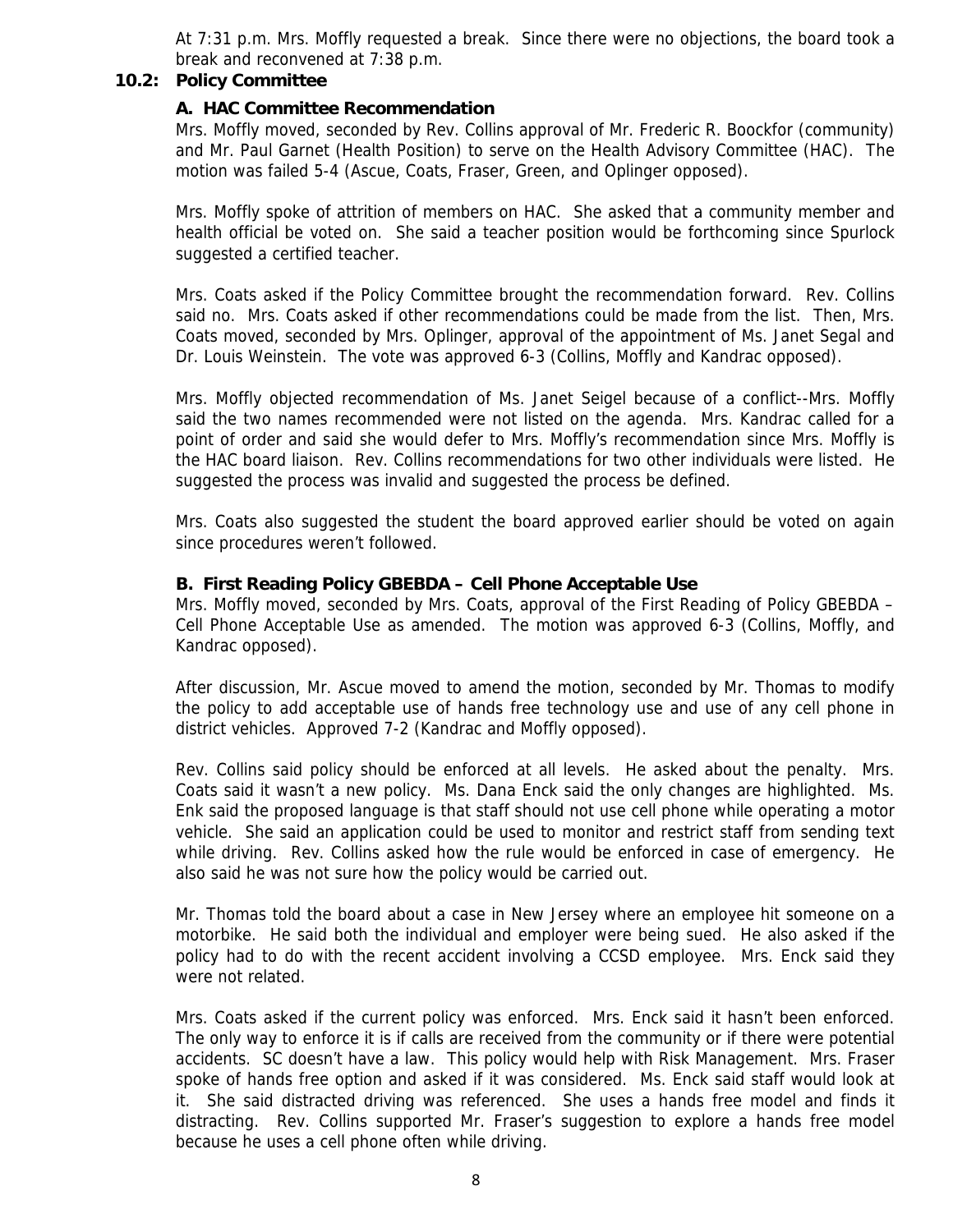Mrs. Oplinger said district-owned phones should be separated from personal phones. Mr. Thomas asked about individuals using district-owned phones in their personal vehicles. Mrs. Enck said she would also look at that. Rev. Collins concluded that the policy needs more work. **C. First Reading Policy DKC - Expense Authorization/Reimbursement** 

Mrs. Moffly moved, seconded by Mrs. Coats, approval of the First Reading of Policy DKC – Expense Authorization/Reimbursement. The motion was approved 7-2 (Collins and Kandrac opposed).

Mr. Fraser said there was no mechanism in policy on how board reimbursements would be approved. Rev. Collins said 10.2C4 has a list of policy violations. He said there should be a separate policy for the board. Mrs. Green said both policies should be done at the same time. Rev. Collins said currently board members use own money and are reimbursed. Mr. Ascue agreed with Mrs. Green and said it should be kept on the same platform. Mrs. Moffly requested the policy be moved forward for discussion and leaving it up to board to determine if acceptable or not to remove board members from policy. Mrs. Coats asked the Policy Committee to clean to modify policy because it contradicts the board's policy. Mrs. Moffly said the board could vote to amend policy. Mrs. Coats suggested sending the policy back to Policy Committee for further revision. After discussion, she changed her mind.

Mrs. Kandrac asked if Policy Committee voted on it. Mrs. Moffly said she made an executive decision to bring it to the full board for input.

Mrs. Green said the policy should be advanced for first reading. She also expressed concerns about having Policy Meetings on Thursdays. Mrs. Moffly said the Policy Committee meeting schedule was set with all members present.

Mrs. Kandrac pointed out concerns she had with the proposed policy—tips for taxi driver and approval, amounts reasonable and customary in New York and Chicago, not the same as Charleston, approval prior to the trip, etc and said she would not support the recommendation.

# **XI. POTENTIAL CONSENT AGENDA ITEMS**

 **11.1: Adoption of Vision 2016 Community Information** (Fraser, Coats, Ascue, and Oplinger) Mr. Fraser moved, seconded by Mrs. Coats, adoption of the Vision 2016 Community Information. The motion was approved 6-1-2 (Thomas abstained, Moffly and Kandrac opposed).

Mrs. Moffly said she requested moving the part about extended year plan because it has only been mentioned in passing, the board has not endorsed it. However, Mr. Fraser said the board is just saying it is accepts the community's recommendation. Approval of anything would require approval would have to come before the board.

Mrs. Kandrac said endorsing means the board is required to do things. She referred to the inquiry about subs in January 2009 when Mr. Bobby was allowed to look at how to save money. Then subs were eliminated. She would not support the Vision 2016 Community Information because it tells the board they must achieve goals without divisive conflicts.

Rev. Collins said the Studer Group held workshop to form goals for several years on where to be in five years and Superintendent's evaluation and where she should be in five years. He suggested adopting the Vision 2016 plan as goals. He didn't think it should be voted on as an action item. Mr. Fraser said the public gave a lot of time and thought during engagement meetings. Mrs. Coats said adoption of the community means action. The community recommended achieving goals without being divisive. This is simply endorsing the information came from the public. Mr. Thomas said he appreciated the feedback. However, it is hard to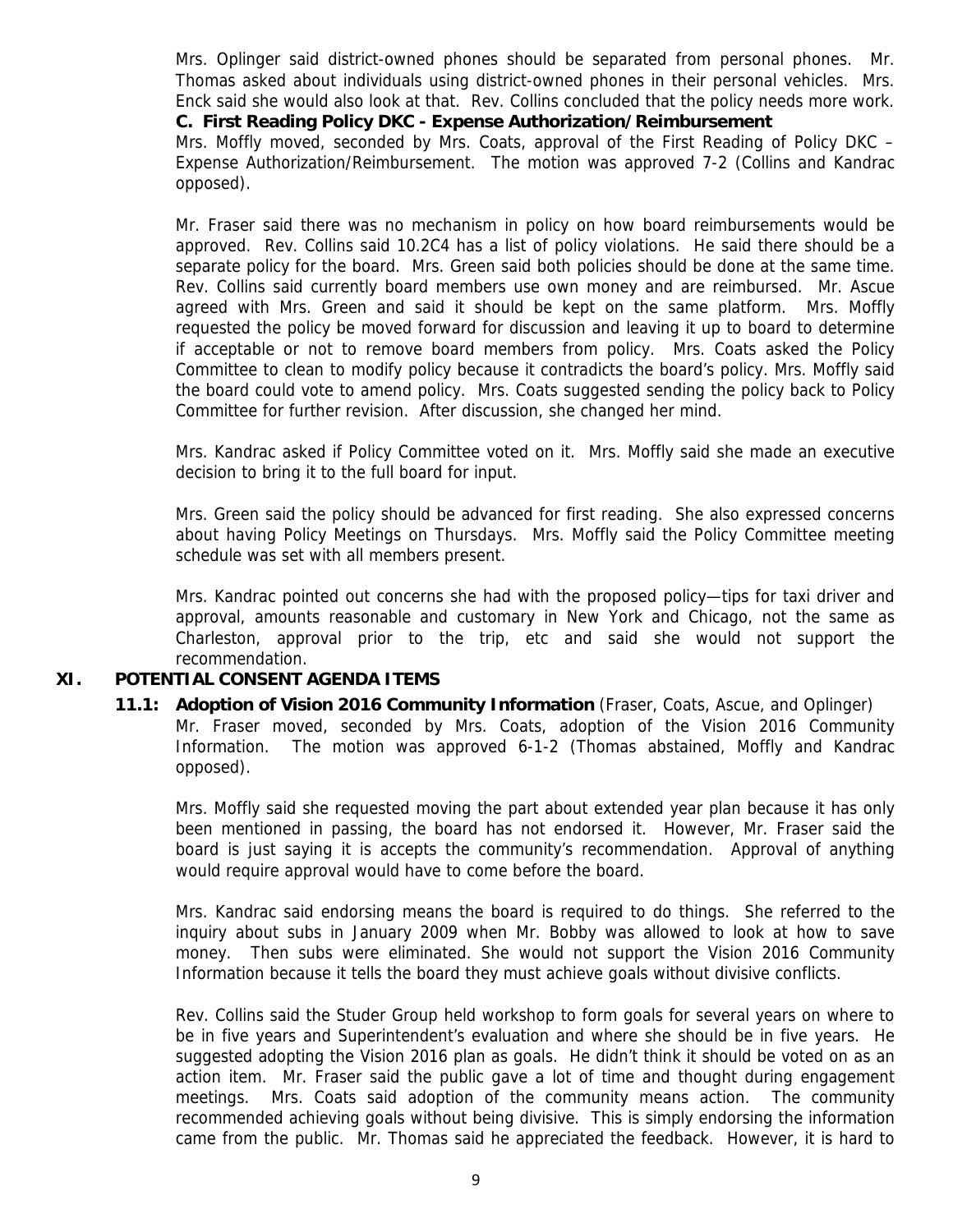support it without a game plan. Mr. Ascue said the League of Women Voters did a lot of work and it is nothing more than what's already being done. Parents, students and community are already engaged and the Literacy Policy is in place. The district engages parents and students.

Mrs. Kandrac shared a list all the things she couldn't support from the Vision 2016 Community Information.

- The district doesn't have high quality teachers in all classrooms for students
- The district doesn't require community engagement
- The district doesn't require families, especially parents to be engaged and
- The board will always have differences in opinions.
- She asked how could the public tell the board to not have divisive conflict

Rev. Collins said the Vision 2016 Community Information was too vague and broad. He said it was a good idea, but not measureable. The Studer goals were measurable.

Dr. McGinley said important to differentiate that there are vision, goals, and strategies. Strategies will be rolled out on Thursday. It just says endorse process and feedback given by the community. Anything requiring board action or approval of funds would always come back to the board.

Mrs. Coats said five overwhelming statements were made by the community. All sentences mention what they think would be done to achieve goals.

Mrs. Kandrac said why it was in the board's packet if board has already endorsed it. She suggested staff would come back later and say the board approved it.

#### **11.2: Procurement of Parliamentarian Services (Coats, Fraser, Green, & Thomas)**

Mrs. Coats led the discussion on Procurement of Parliamentarian Services stating that the Vision 2016 input made it clear that public had problems following what goes on during board meetings. She said the parliamentarian would help move meetings quicker. Rev. Collins asked Mrs. Coats if she had someone in mind. She said she didn't and if the board approved her recommendation, details would follow. Mrs. Kandrac said all board members had parliamentarian training except for Mr. Thomas who will receive his training in June. She said Mrs. Coats, Mrs. Kandrac, Rev. Collins, and Mr. Ascue had parliamentarian training for Board Chairs and the board has had three sessions with the Director of the South Carolina School Boards Association. She added it would be a travesty for the board to hire someone to do or tell the board something they already know. Mrs. Coats said she is not a parliamentarian expert. While she and several other board members had training, board members don't listen to each other's training when the board have heated discussions. Mrs. Kandrac said the behavior was allowed by the board chair. Sometime in November several members tried to speak at once. The chair said its nice for the board to have discussion. However, the chair doesn't always recognize individuals wishing to speak and sometimes the board gets too relaxed. Mr. Fraser apologized for giving Mrs. Kandrac a headache and asked about the cost of a Parliamentarian. Mrs. Coats said that information was not available. Mr. Fraser suggested the board look at the cost. Mrs. Kandrac said the Superintendent who is the board's Executive Secretary should be versed in parliamentarian procedure. Mrs. Kandrac also, she said Mrs. Green should know it because she does School Boards Association training around the state. And, General Counsel and others should also be versed in Parliamentarian Procedure. Mrs. Green expressed her support for having someone to provide training for the board. Mr. Thomas agreed, expressing his support look at hire someone to help the board focus on issues. After Mr. Fraser requested individuals bring information back to the board, Mrs. Kandrac asked the point of looking at Roberts Rules when board. Rev. Collins agreed that it would be nice to have someone to help with Roberts Rules. Mrs. Green said there was a Parliamentarian expert in Kingstree, SC. Mr. Fraser asked Mr. Emerson to bring information to the board on those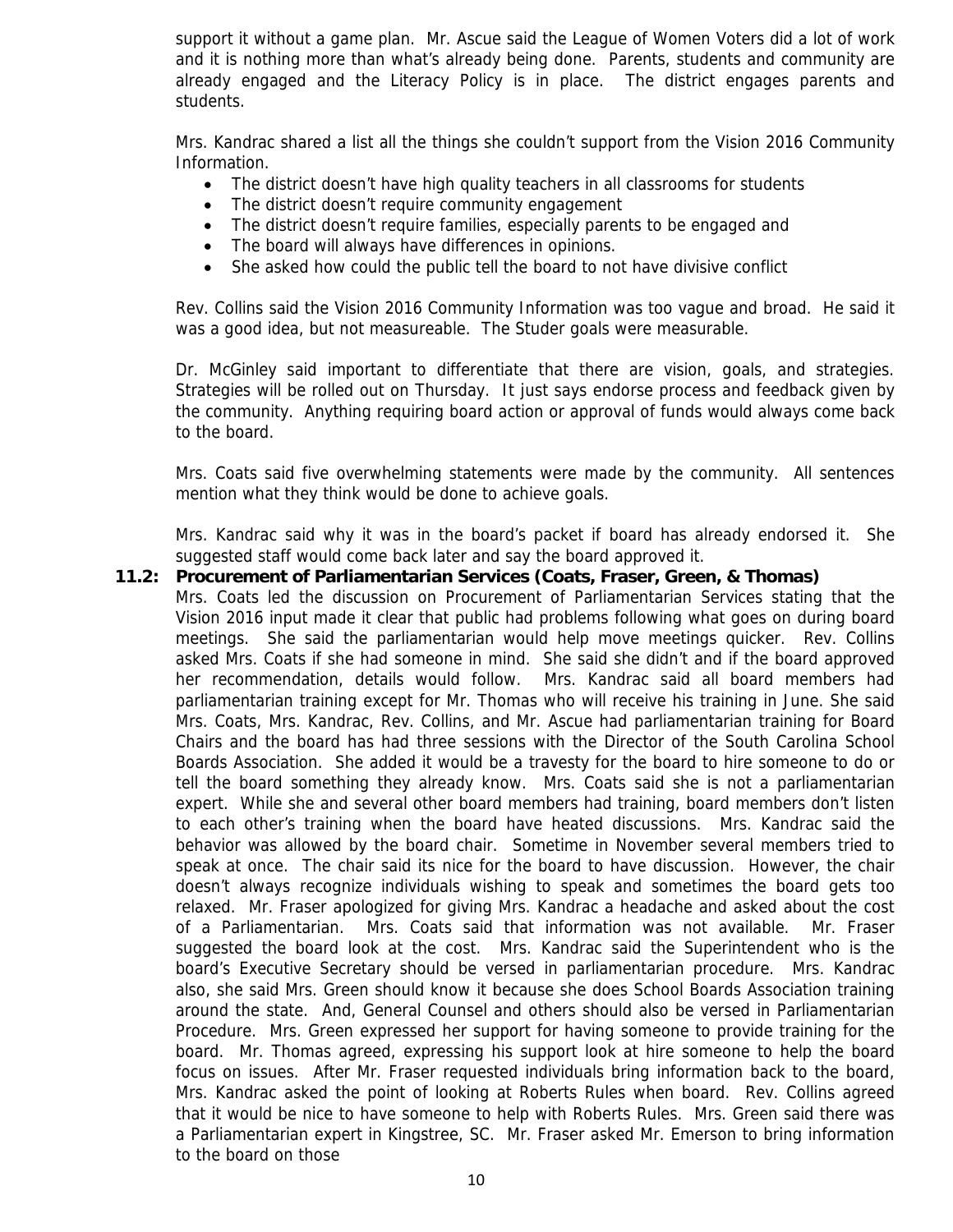# **11.3: 501ciii Proposal – Mr. Emerson**

Mr. Ascue moved, seconded by Mrs. Oplinger, approval of the 501ciii Proposal authorizing the establishment of a not-for-profit foundation, for the purpose of raising money and sponsoring certain events beneficial to the school district. The motion was approved 8-1 (Kandrac opposed).

After Mr. John Emerson outlined purposes 501ciii, Rev. Collins asked about section 11.4B. Mr. Fraser and Mr. Emerson said the Board of Directors would not have ownership. If they resigned all assets would revert back to the district. Rev. Collins asked if there would be public engagement on how the money is spent. Mr. Emerson said there would be members of the community. Mrs. Kandrac said some people didn't know what 501ciii proposal mean on the agenda. She said the district always throw money at problems. She said now they are thinking if people could get a tax deduction, they would donate. She didn't think it was in the best interest of students. She said it would be used for things like sponsoring the Gala, serving alcohol. She said it was a lot of fluff and not what her constituents wanted.

Mr. Thomas said there should be a fail-safe way to make sure there is no chance of anyone on the board taking the money. Mr. Emerson said they would have fiduciary obligations and accountable to the law. He said the organization would be different from other organizations and there could be a board members or staff member on the board since they . But it's primarily overseen by non employees or board members of the organization. Mr. Emerson said many districts and colleges have similar organizations.

Mrs. Coats asked if the article of incorporation was just to discuss the concept. Mr. Emerson said yes. The final articles of the corporation would come later. Mrs. Coats asked when failsafe part would be put in place. How to address priorities between the organization and board of directors. Mr. Emerson said the funds would not be controlled by the school district. McGinley said school district employees are ex-officio members. Employees don't have a vote. Board may not always support district proposals for expenses.

Mr. Fraser asked if organization documents would have to come back before the board. Mr. Emerson said if that was the wish of the board.

Mrs. Kandrac asked what school district had 501ciii. Mr. Emerson said he would bring a list.

# **11.4: Creation of a policy to Limit Debate on Actions Items (Coats, Fraser, Green, & Thomas)**

Mrs. Coats led the discussion on Creation of Policy to Limit Debate on Action Items. She said it's difficult for the public to follow board discussion. She said public officials should come to meeting prepared and too much time is spent on board members asking questions about items in the board's packet.

Mrs. Green expressed support for creation of a policy to limit debate on action items. Mr. Thomas said since parliamentarian being considered, that should eliminate debates. Mrs. Kandrac said she would stay as long as she has to hear all the debate. Mr. Ascue agreed with Mr. Thomas that parliamentarian would help with this issue. Mr. Fraser said he heard the board's request for further investigation of a parliamentarian. Mrs. Kandrac said that says board members aren't smart enough to know Roberts Rules

#### **11.5: Fee for Transportation Proposal**

Mrs. Moffly moved, seconded by Rev. Collins to support Option three to continue funding magnet school transportations from the General Operating Funds, as is already being done. The motion was approved 8-1 (Coats opposed).

Mr. Thomas said he supported the recommendation. He spoke of recession and impact it would have on certain individuals.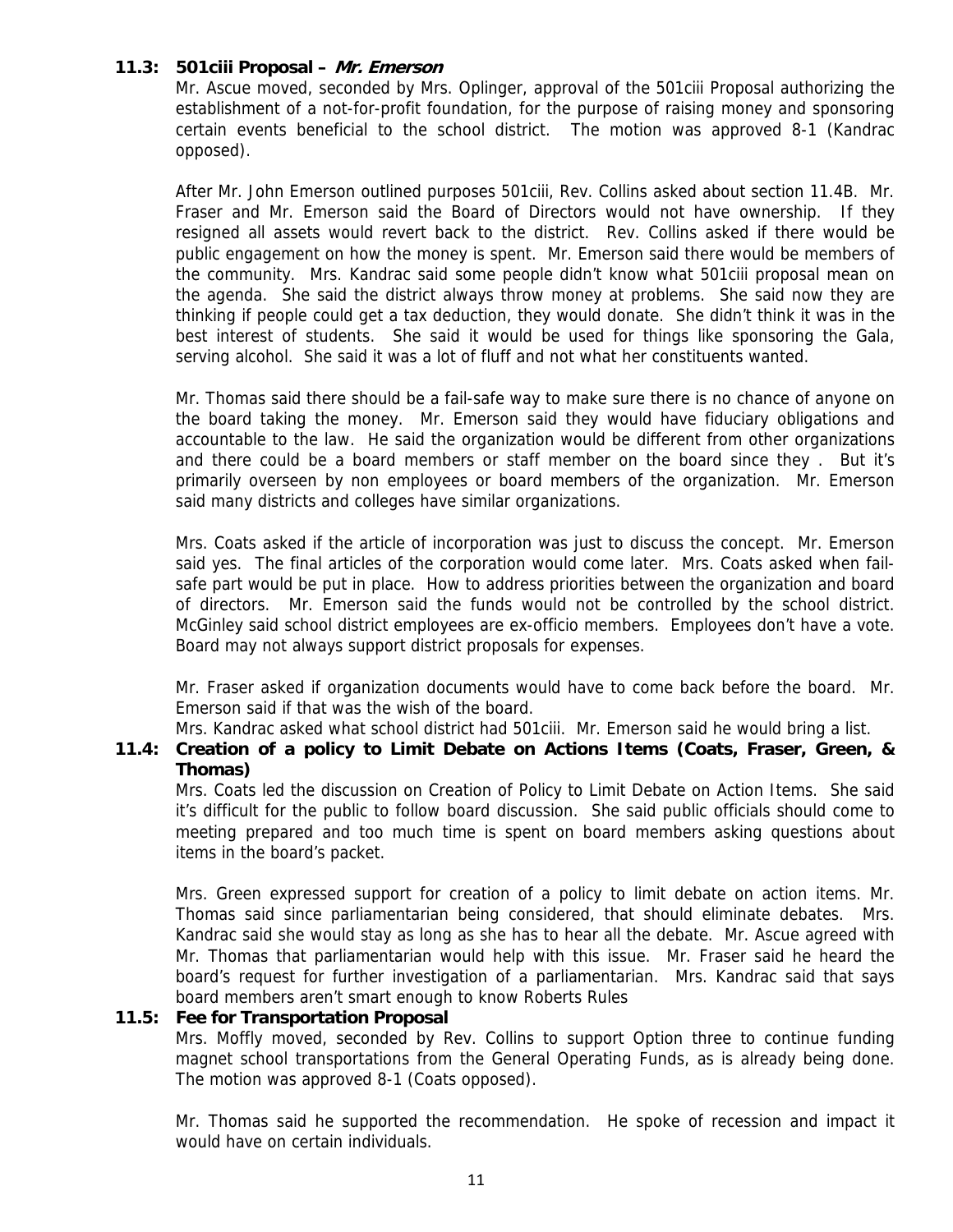Mrs. Coats said she didn't like thought of not funding magnet transportation. However, it meant something else would not get done. Mrs. Moffly said she was initially against magnet schools and is still against it because it created problems. She said magnet schools are public private schools for the best and brightest and everyone is not eligible to attend. Therefore it is not public education for all because one has to qualify to get it. She said \$85 million has been spent on building a magnet high school in North Charleston. Now there is no money for buses. She suggested the board look at other solutions. Mr. Thomas said he agreed that something had to be cut. However, he suggested it be done equally across the board. He said it would be a disadvantage to those who could not afford to pay the fee.

#### **11.6: Advanced Notice of Bid Solicitation**

Rev. Collins moved, seconded by Mrs. Coats, approval of the recommendation authorizing staff to proceed with a contract award based on receipt of bid results for 2012 summer trailer moves under the project specific bid control number. The amount is not to exceed \$240,000.00. The funding source is FY2012 Fixed Cost of Ownership. The motion was approved 9-0.

Rev. Collins asked if cost to move and set up a trailer was \$30,000. Mr. Bobby said it's an estimate. Rev. Collins said he didn't have a problem getting the work done. Mr. Fraser said it's more than just moving a trailer.

#### **11.7: Property and General Liability Insurance Package**

Rev. Collins moved, seconded by Mrs. Coats, approval of the recommendation authorizing \$6,149,290 to procure property and general liability insurance for FY2013. The funding source is FY2012 General Operating Funds. The motion was approved 9-0.

Mrs. Moffly said the board spoke about putting back out to bids to get something more competitive. She said for whatever reason, the board was not able to do that this year. The board has been ensured that it will not have this same dilemma next year.

Mrs. Dana Enck introduced Mr. Jim Brendt. He said this is trying times for a large district such as CCSD with huge values. He spoke about Hurricane Hugo coming through in Sept 1989 and how tough it is to get the underwriters to increase coverage. The trend over years show the district's rate is 25% lower today and the overall increase in value is up by 50%. He said reality is that the district has a significant price increase over all compared to last year. Mr. Brendt recommended the district continue with the School Boards Insurance Trust and get fixed by midnight tonight.

Mrs. Enck said the board approved an acquisition strategy in February to send brokers out to investigate. Mrs. Kandrac asked about other districts that are not using SCBIT. The director of SCBIT said Greenville has never had insurance with SCBIT. Mrs. Enck said a couple of district used SCBIT for reserve fund but they are smaller than CCSD. Mr. Brendt said they did an inquiry with the Insurance Reserve Fund. However they have a limited amount for Charleston since they cover MUSC, the College of Charleston; they would only have limited funds left to cover CCSD.

Mr. Bobby said this decision is also going to require an additional \$1.6 million in premium from the General Operating Fund next year. He said that is a significant amount and would make the district's work more challenging. He added that it was a hard pill to swallow since the current insurance expires at midnight. This is a huge increase over last year.

Mrs. Moffly suggested only doing the step increase for teachers to save money. Mrs. Enck said the confirmed the amount of \$6.14 million since the item was revised after the original was submitted.

NOTE: Mrs. Green and Mrs. Oplinger left the meeting at 9:14pm

# **11.8: Request for Proposal #1207 Wireless Network System**

The board received the Request for Proposal #1207 Wireless Network System as information.